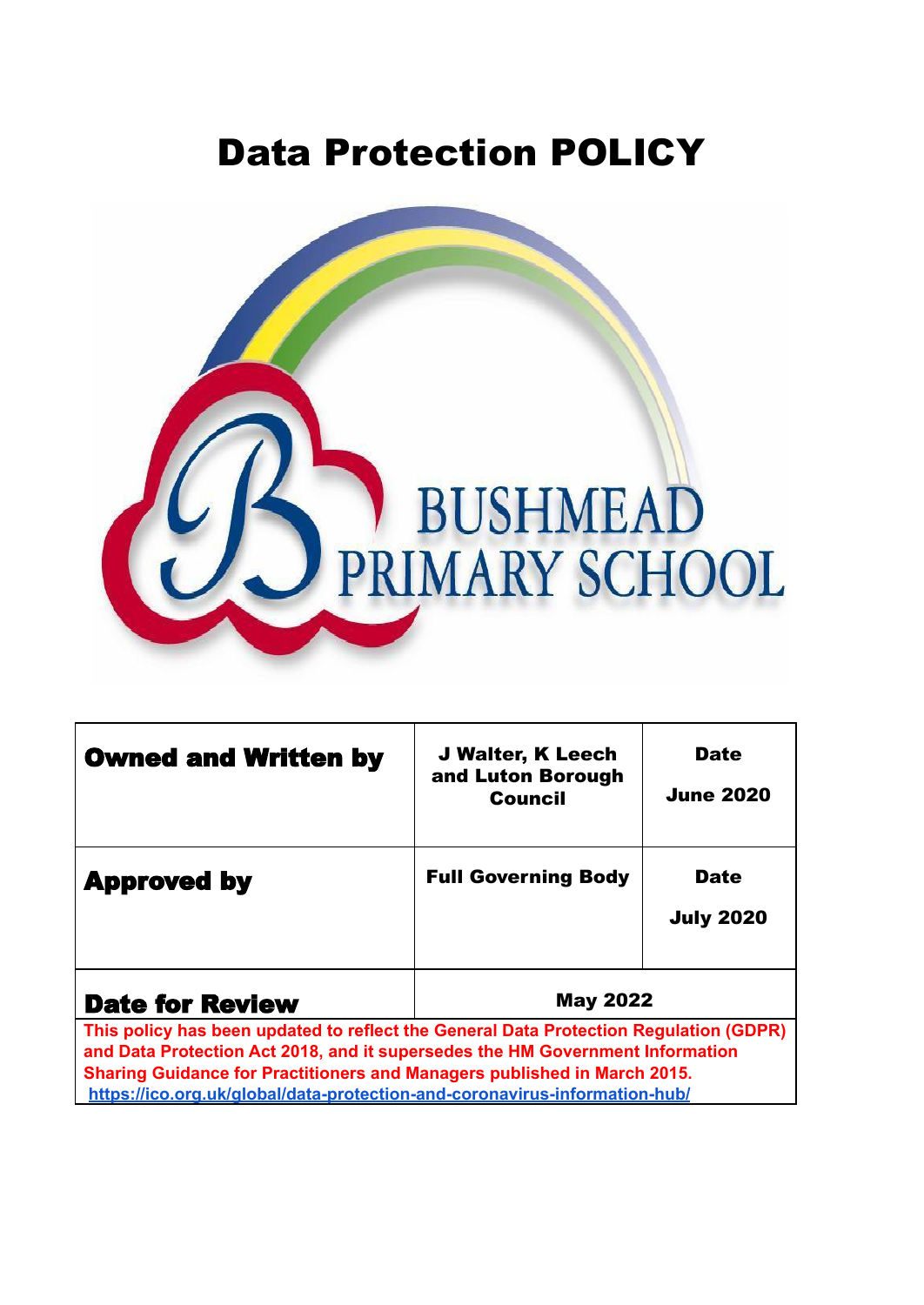|                | Contents                                   | Page                    |
|----------------|--------------------------------------------|-------------------------|
| $\mathbf 1$    | Introduction                               | 4                       |
| $\overline{2}$ | Scope of this policy                       | $\overline{\mathbf{4}}$ |
| 3              | Data protection principles                 | $\overline{4}$          |
| 4              | Responsibilities of staff and contractors. | 5                       |
| 5              | Personal data in the public domain         | 5                       |
| 6              | Data security                              | 5                       |
| $\overline{7}$ | Sending personal data securely             | $\,6$                   |
| 8              | Data subject rights                        | $6\phantom{1}$          |
| 9              | <b>Prohibited activities</b>               | 9                       |
| 10             | Privacy by Design                          | 9                       |
| 11             | Privacy impact assessments (PIA)           | 9                       |
| 12             | International transfers                    | 10                      |
| 13             | Exemptions                                 | 11                      |
| 14             | Conclusion                                 | 11                      |
| 15             | Definitions                                | 11                      |

| Document name: Data Protection Policy | Status: Final         | Page 2 of 12             |
|---------------------------------------|-----------------------|--------------------------|
| Issue Date: May 2018                  | Review Date: May 2022 | Revision Date: June 2020 |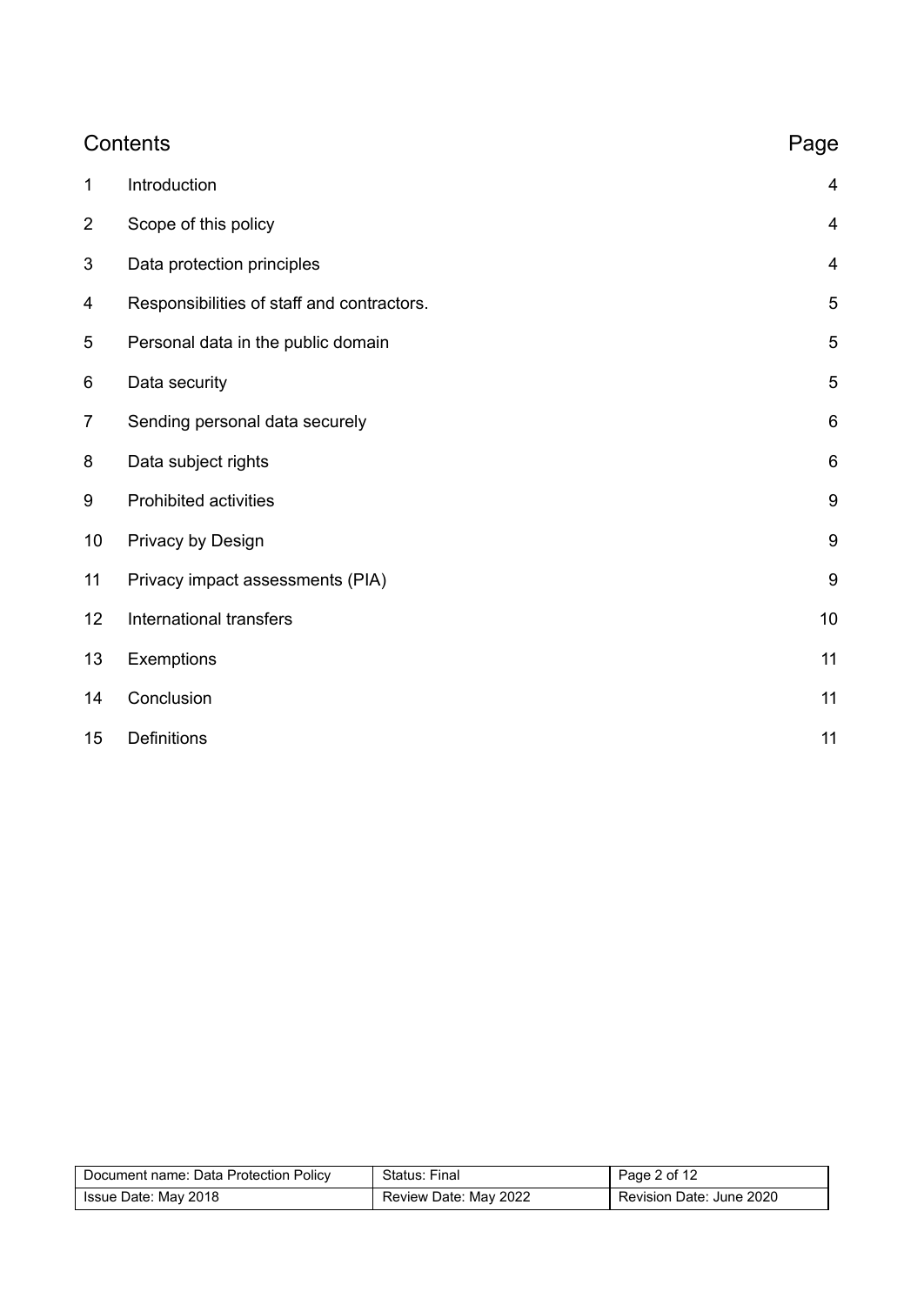# <span id="page-2-0"></span>**1 Introduction**

Our school is committed to protecting the rights and freedom of all individuals in relation to the processing of their personal data.

# <span id="page-2-1"></span>**2 Scope of this policy**

The school needs to comply with the Data Protection Act 2018 and EU General Data Protection Regulations. This policy has been developed to ensure all staff, contractors and partners understand their obligations when processing personal and special category data.

This policy and the legislation apply to all personal data, both that held in paper files and electronically. So long as the processing of the data is carried out for school purposes, it applies regardless of where data is held.

'Processing' data is widely defined and includes obtaining, recording, keeping, or using it in any way; sharing or disclosing it; erasing and destroying it.

### <span id="page-2-2"></span>**3 Data protection principles**

Personal and special category data must be:

#### **1.1 Processed lawfully**

All personal and special category data must be processed lawfully, fairly and in a transparent manner in relation to individuals

#### **1.2 Used for a specific purpose**

The data must be collected for specified, explicit and legitimate purposes and not further processed in a manner that is incompatible with those purposes

#### **1.3 Be relevant to the purpose**

The data must be adequate, relevant and limited to what is necessary in relation to the purposes for which they are processed

#### **1.4 Be accurate**

Data should be accurate and, where necessary, kept up to date; every reasonable step must be taken to ensure that personal data that are inaccurate, having regard to the purposes for which they are processed, are erased or rectified without delay

#### **1.5 Kept no longer than necessary**

Kept in a form which permits identification of data subjects for no longer than is necessary for the purposes for which the personal data are processed; personal data may be stored for longer periods

| Document name: Data Protection Policy | Status: Final         | Page 3 of 12             |
|---------------------------------------|-----------------------|--------------------------|
| Issue Date: May 2018                  | Review Date: May 2022 | Revision Date: June 2020 |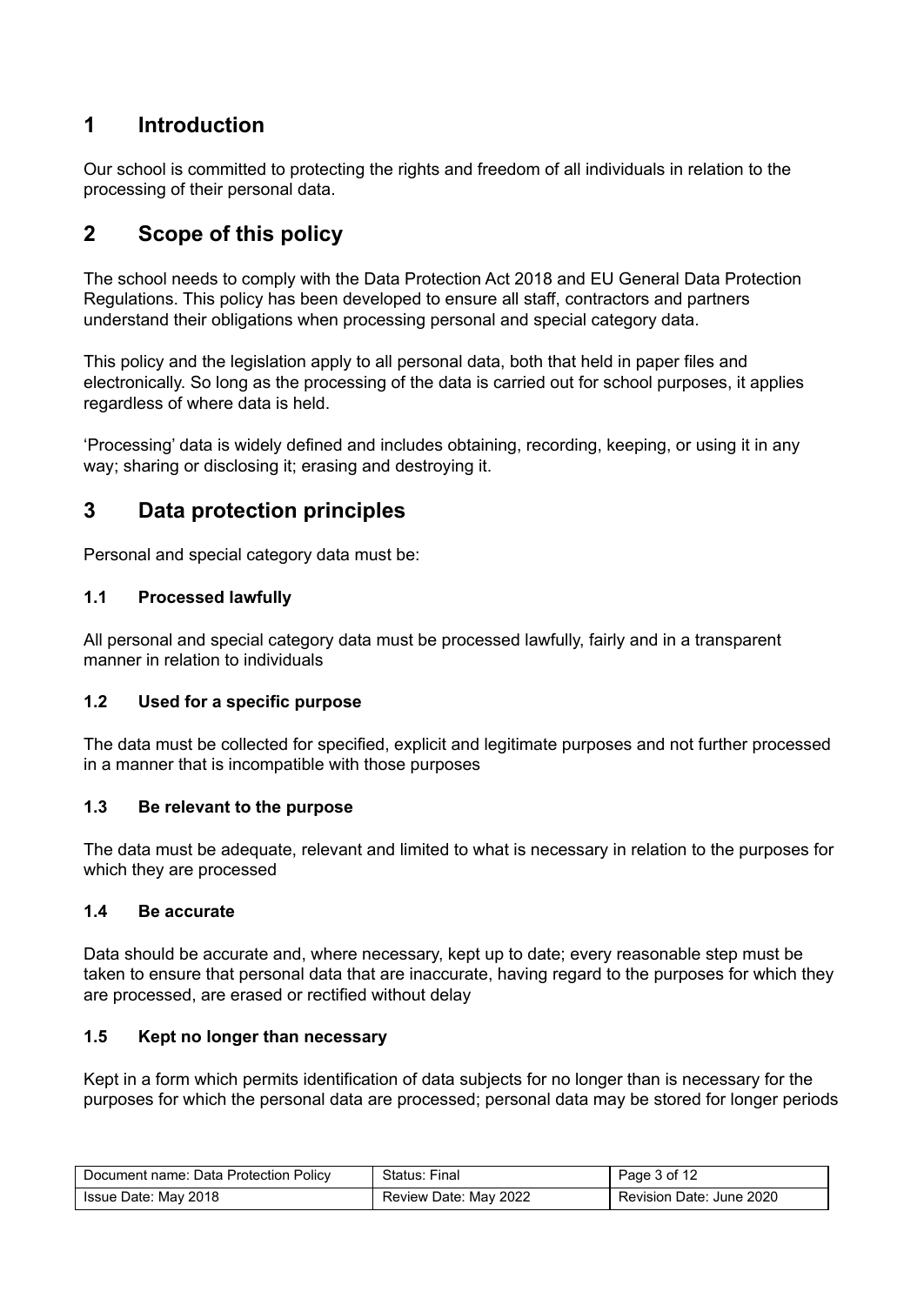insofar as the personal data will be processed solely for archiving purposes in the public interest, scientific or historical research purposes or statistical purposes subject to implementation of the appropriate technical and organisational measures required by the GDPR in order to safeguard the rights and freedoms of individuals

#### **1.6 Kept securely**

Processed in a manner that ensures appropriate security of the personal data, including protection against unauthorised or unlawful processing and against accidental loss, destruction or damage, using appropriate technical or organisational measures

# <span id="page-3-0"></span>**4 Responsibilities of staff and contractors.**

Staff and contractors must:

- Complete the Data Protection Act 2018 training as soon as they join the school. This is a mandatory requirement.
- Complete an annual refresher course as directed by their manager
- Ensure that they only ever process personal data in accordance with requirements of the Data Protection Act 2018
- <span id="page-3-1"></span>● Follow the 6 Principles highlighted above.
- Contacting the DPO in the following circumstances:

- with any questions about the operation of this policy, data protection law, retaining personal data or

- keeping personal data secure

- if they have any concerns that this policy is not being followed

- if they are unsure whether or not they have a lawful basis to use personal data in a particular way

- if they need to rely on or capture consent, draft a privacy notice, deal with data protection rights

- invoked by an individual, or transfer personal data outside the European Economic Area

- if there has been a data breach

- whenever they are engaging in a new activity that may affect the privacy rights of individuals

- if they need help with any contracts or sharing personal data with third parties

| Document name: Data Protection Policy | Status: Final         | Page 4 of 12             |
|---------------------------------------|-----------------------|--------------------------|
| Issue Date: May 2018                  | Review Date: May 2022 | Revision Date: June 2020 |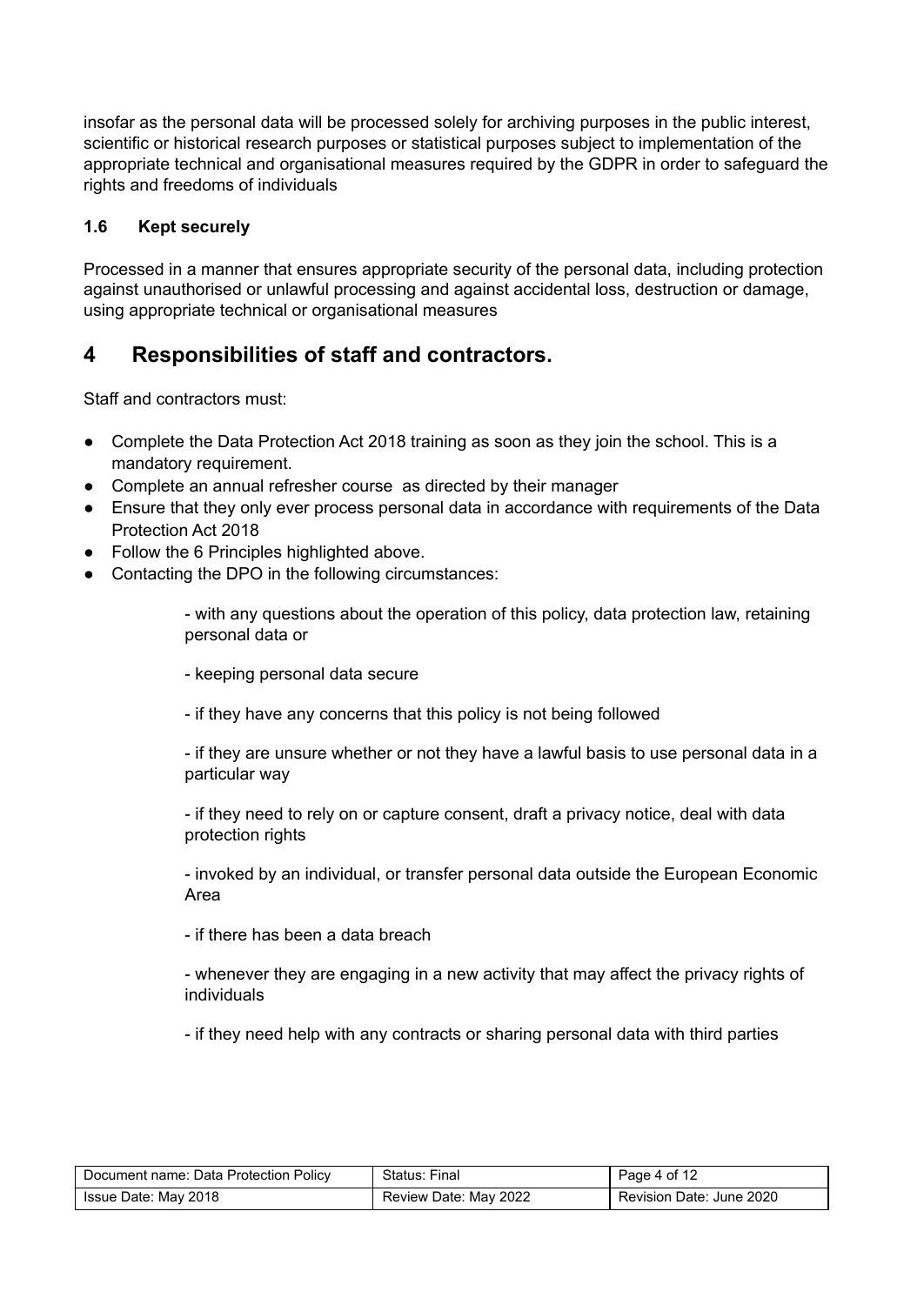# **5 Personal data in the public domain**

Our school holds certain information about people in the public domain, for example the Head Teachers name will be on the website. Personal data classified as being in the 'public domain' refers to information which will be publicly available world-wide and may be disclosed to third parties without recourse to the data subject.

# <span id="page-4-0"></span>**6 Data security**

Keeping personal data properly secure is vital in complying with the Data Protection Act. All staff and contractors are responsible for ensuring that any personal data we have access to is kept securely. We are also responsible for ensuring that personal data is not disclosed inappropriately (either orally or in writing or accidentally) to any unauthorised third party.

This includes, as a minimum:

- We should always keep passwords safe and never share them. Follow the guidance on creating safe passwords here. [https://www.ncsc.gov.uk/collection/top-tips-for-staying-secure-online/use-a-strong-and-separate](https://www.ncsc.gov.uk/collection/top-tips-for-staying-secure-online/use-a-strong-and-separate-password-for-email)[password-for-email](https://www.ncsc.gov.uk/collection/top-tips-for-staying-secure-online/use-a-strong-and-separate-password-for-email)
- Lock away any personal data kept in paper format in a lockable cabinet or pedestal. Do not leave documents on desks unattended at any time
- If it is necessary to take hard copy documents out of the school make sure that those documents are looked after at all times, this includes note books and files. Consider whether it is necessary to take files out of the school at all or if so, take them on an encrypted handheld device or laptop.
- If data has to go onto a disc or memory stick make sure that the device used is encrypted and that the data is password protected.
- If we have access to these devices make sure that they are stored securely and locked away safely when not being used.

# <span id="page-4-1"></span>**7 Sending personal data securely**

We can send documents containing personal data securely using the following methods:

| <b>Requested by:</b> | <b>Method:</b>                                                                                                                                                                                                               |
|----------------------|------------------------------------------------------------------------------------------------------------------------------------------------------------------------------------------------------------------------------|
| Hard copy            | Documents should be hand delivered to the data subject wherever<br>possible. Check ID and address for sending before handing over<br>documents. Make sure that the documents are securely contained in a<br>sealed envelope. |
|                      | If it is not possible for the data subject to collect the documents<br>themselves use the special delivery service and include the name of the<br>data subject on the envelope to ensure that they sign for the documents.   |

| Document name: Data Protection Policy | Status: Final         | Page 5 of 12             |
|---------------------------------------|-----------------------|--------------------------|
| Issue Date: May 2018                  | Review Date: May 2022 | Revision Date: June 2020 |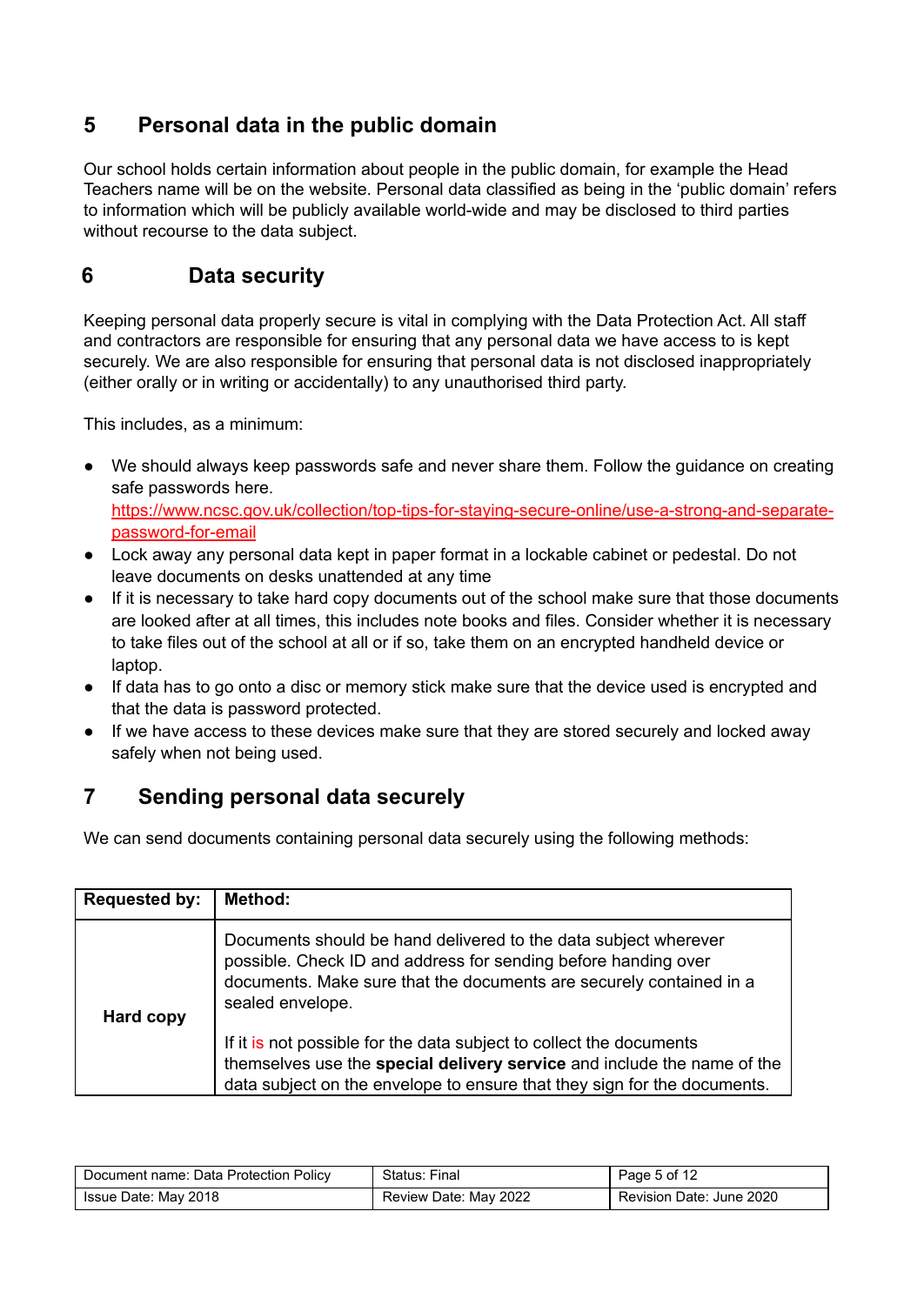|                     | Note: Check you have the correct address before posting                                                                                                                                                                                                                                       |
|---------------------|-----------------------------------------------------------------------------------------------------------------------------------------------------------------------------------------------------------------------------------------------------------------------------------------------|
| Encrypted<br>device | Where the data is especially sensitive consider saving the documents on<br>a password protected, encrypted memory device rather than posting hard<br>copies. The password can be sent to the data subject once they have<br>received the device by post to ensure that only they have access. |
| Email               | This is the preferred method. Scan a copy of the file and move it to a<br>secure location on the school's network. Send the file by secure data<br>transfer [currently Egress]. Ask the data subject to confirm receipt of the<br>documents as soon as possible                               |

# <span id="page-5-0"></span>**8 Data subject rights**

Data subjects have defined rights over the use of their data. These rights have been reinforced and extended by the Data Protection Act 2018.

These rights are:

#### **Informed**

- Individuals have the right to be informed about the collection and use of their personal data. This is a key transparency requirement under the Data Protection Act 2018.
- We must provide individuals with information including: the purposes for processing their personal data, the retention periods for that personal data, and who it will be shared with. This is called 'privacy information'.
- We must provide privacy information to individuals at the point of collection of their personal data from them.
- If we obtain personal data from other sources, privacy information must provided be within a reasonable period of obtaining the data and no later than 28 calendar days

#### **Access**

- Individuals have the right to access their personal data.
- This is commonly referred to as subject access.
- Individuals can make a subject access request verbally or in writing.
- We have one month [or 20 working days] to respond to a request.
- We cannot charge a fee to deal with a request in most circumstances.

#### **Rectification**

- The Data Protection Act 2018 includes a right for individuals to have inaccurate personal data rectified, or completed if it is incomplete.
- An individual can make a request for rectification verbally or in writing.
- We have one month [or 20 working days] to respond to a request.
- In certain circumstances the school can refuse a request for rectification. Seek help from the Head Teacher to refuse a request to rectify data

| Document name: Data Protection Policy | Status: Final         | Page 6 of 12             |
|---------------------------------------|-----------------------|--------------------------|
| Issue Date: May 2018                  | Review Date: May 2022 | Revision Date: June 2020 |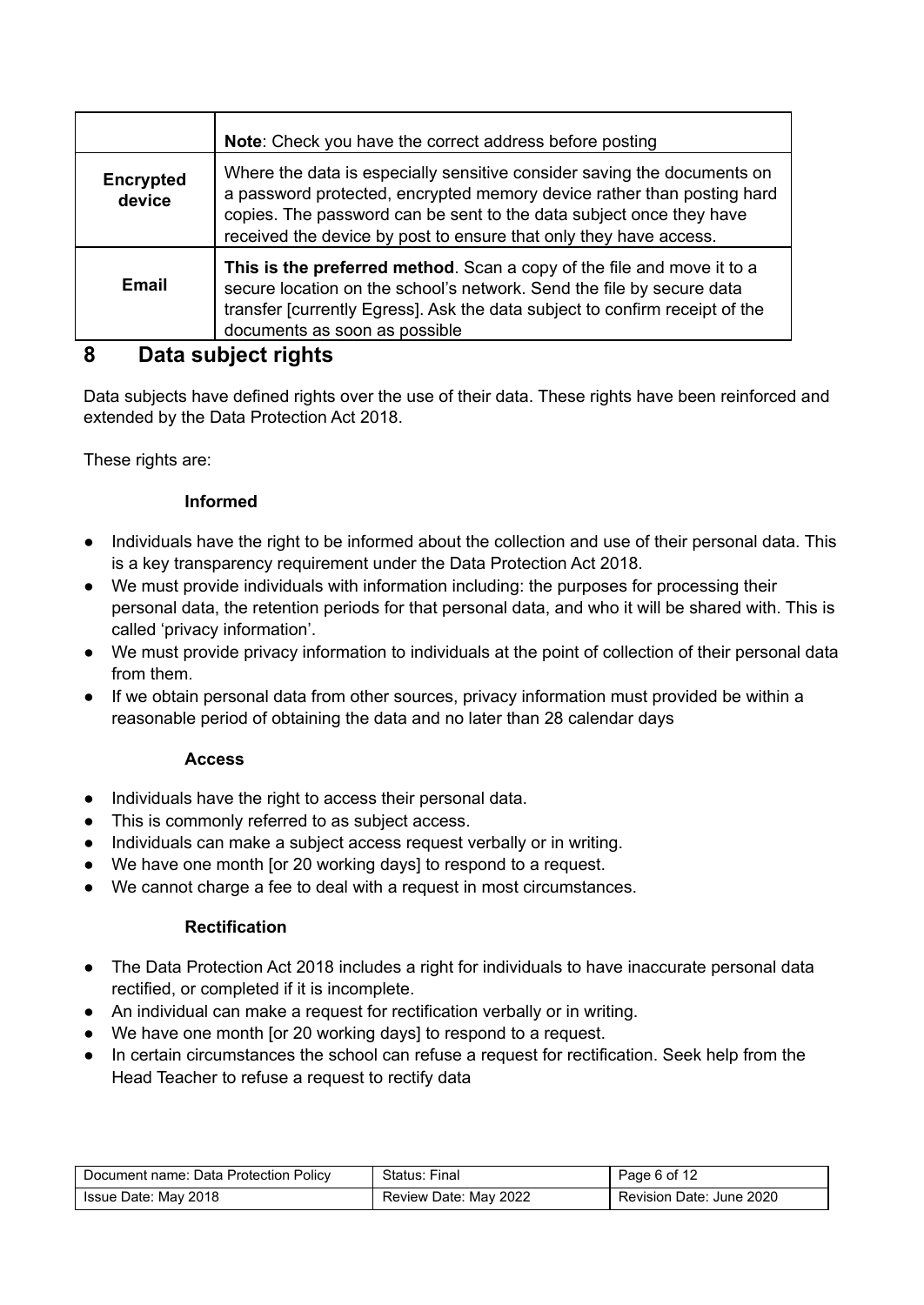#### **Erasure**

- The Data Protection Act 2018 introduces a right for individuals to have personal data erased.
- The right to erasure is also known as 'the right to be forgotten'.
- Individuals can make a request for erasure verbally or in writing.
- We have one month [or 20 working days] to respond to a request.
- The right is not absolute and only applies in certain circumstances.

#### **Restrict processing**

- Individuals have the right to request the restriction or suppression of their personal data.
- This is not an absolute right and only applies in certain circumstances.
- When processing is restricted, the school is permitted to store the personal data, but not use it.
- An individual can make a request for restriction verbally or in writing.
- We have one month [or 20 working days] to respond to a request.

#### **Data Portability**

- The right to data portability allows individuals to obtain and reuse their personal data for their own purposes.
- It allows them to move, copy or transfer personal data easily from one IT environment to another in a safe and secure way, without affecting its usability.
- The right only applies to information an individual has provided to a controller.

#### **Object**

- The Data Protection Act 2018 gives individuals the right to object to the processing of their personal data in certain circumstances.
- Individuals have an absolute right to stop their data being used for direct marketing.
- In other cases where the right to object applies the school may be able to continue processing if it can be shown that there is a compelling reason for doing so.
- The school must tell individuals about their right to object.
- An individual can make an objection verbally or in writing.
- We have one month [or 20 working days] to respond to an objection

#### **Automated decision making and profiling**

The Data Protection Act 2018 has provisions on:

- 1. Automated individual decision-making (making a decision solely by automated means without any human involvement); and
- 2. Profiling (automated processing of personal data to evaluate certain things about an individual). Profiling can be part of an automated decision-making process.

| Document name: Data Protection Policy | Status: Final         | Page 7 of 12             |
|---------------------------------------|-----------------------|--------------------------|
| Issue Date: May 2018                  | Review Date: May 2022 | Revision Date: June 2020 |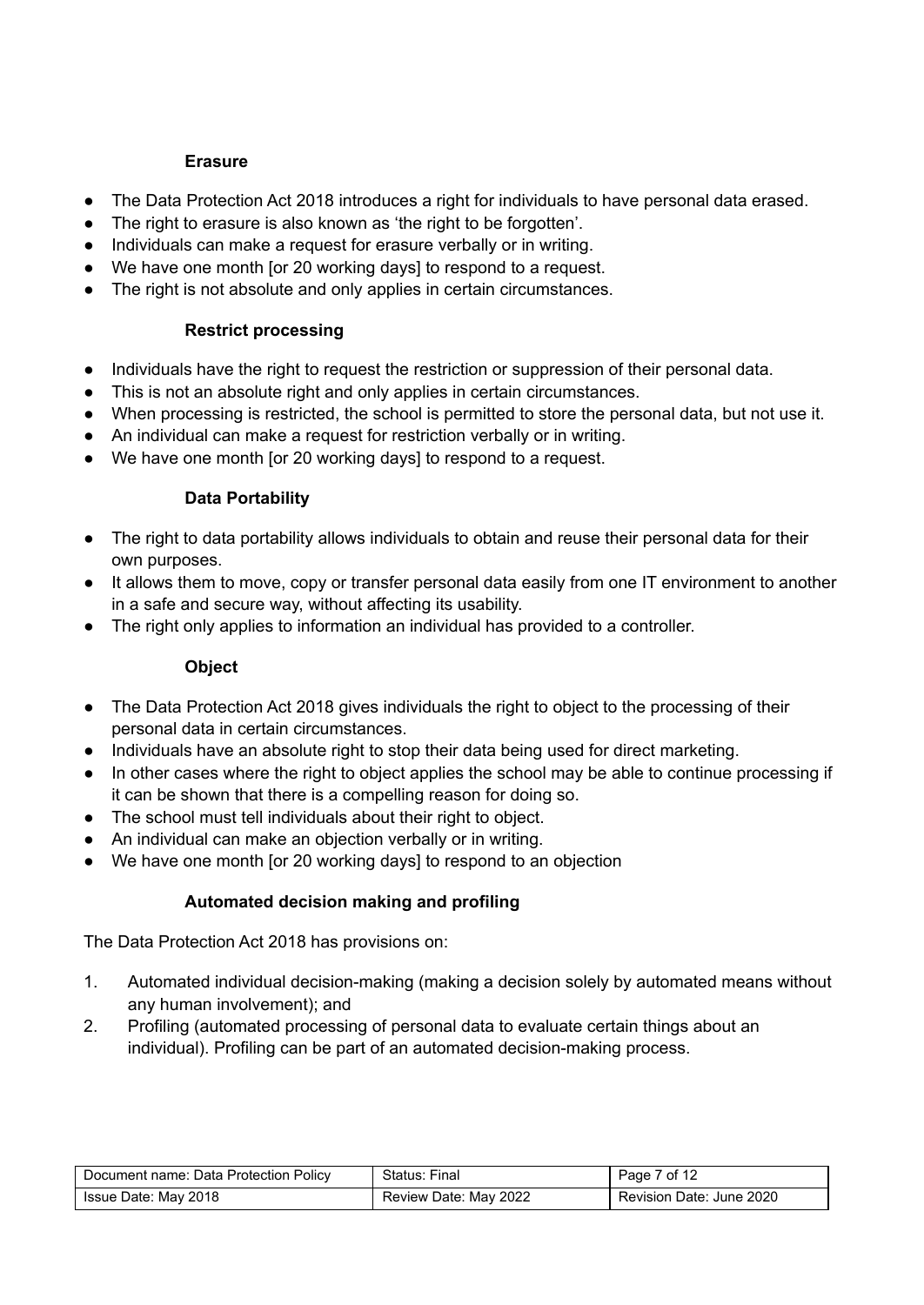The Data Protection Act 2018 applies to all automated individual decision-making and profiling. The Act has additional rules to protect individuals if the school is carrying out solely automated decision-making that has legal or similarly significant effects on them.

We can only carry out this type of decision-making where the decision is:

- Necessary for the entry into or performance of a contract; or
- Authorised by Union or Member state law applicable to the controller; or
- Based on the individual's explicit consent.

If we are carrying out any of these activities, we must:

- Give individuals information about the processing;
- Introduce simple ways for them to request human intervention or challenge a decision;
- Carry out regular checks to make sure that the school's systems are working as intended.

The above rights are conditional depending on the reason we hold the data and why we may need to retain it.

Where we have a legal obligation to collect and process data or we are collecting the data to carry out a public task, we cannot always agree with any objection application to the processing of that data. We will consider all requests and explain the reason for the decision.

Similarly if an individual claims that there is an error in the recording of a child protection meeting or a behavioural incident, it is unlikely that these records will be amended because it is likely that the records contain the professional opinion of a social worker or other professional. Whilst the school would be unable to amend the original we would be able to place the individual's objections on file next to the original record so that their objections can be noted.

Where we rely on consent to process data about an individual we will be obliged in most cases to apply the above rights.

# <span id="page-7-0"></span>**9 Prohibited activities**

The following activities are strictly prohibited when processing personal and special category data:

- Sharing passwords to access data
- Sending personal data to a personal email address to work on at home
- Sending data to unauthorised personnel. Always check that the recipients are authorised to view the information being sent
- Sending personal data in an insecure format
- Losing or misplacing personal and sensitive data
- Leaving personal data unprotected
- Accessing information about a pupil or member of staff where there is no legitimate reason for doing do
- Accessing personal data about an individual for personal use
- **●** Disclosing personal data to a third person outside of the school without a lawful basis

| Document name: Data Protection Policy | Status: Final         | Page 8 of 12             |
|---------------------------------------|-----------------------|--------------------------|
| Issue Date: May 2018                  | Review Date: May 2022 | Revision Date: June 2020 |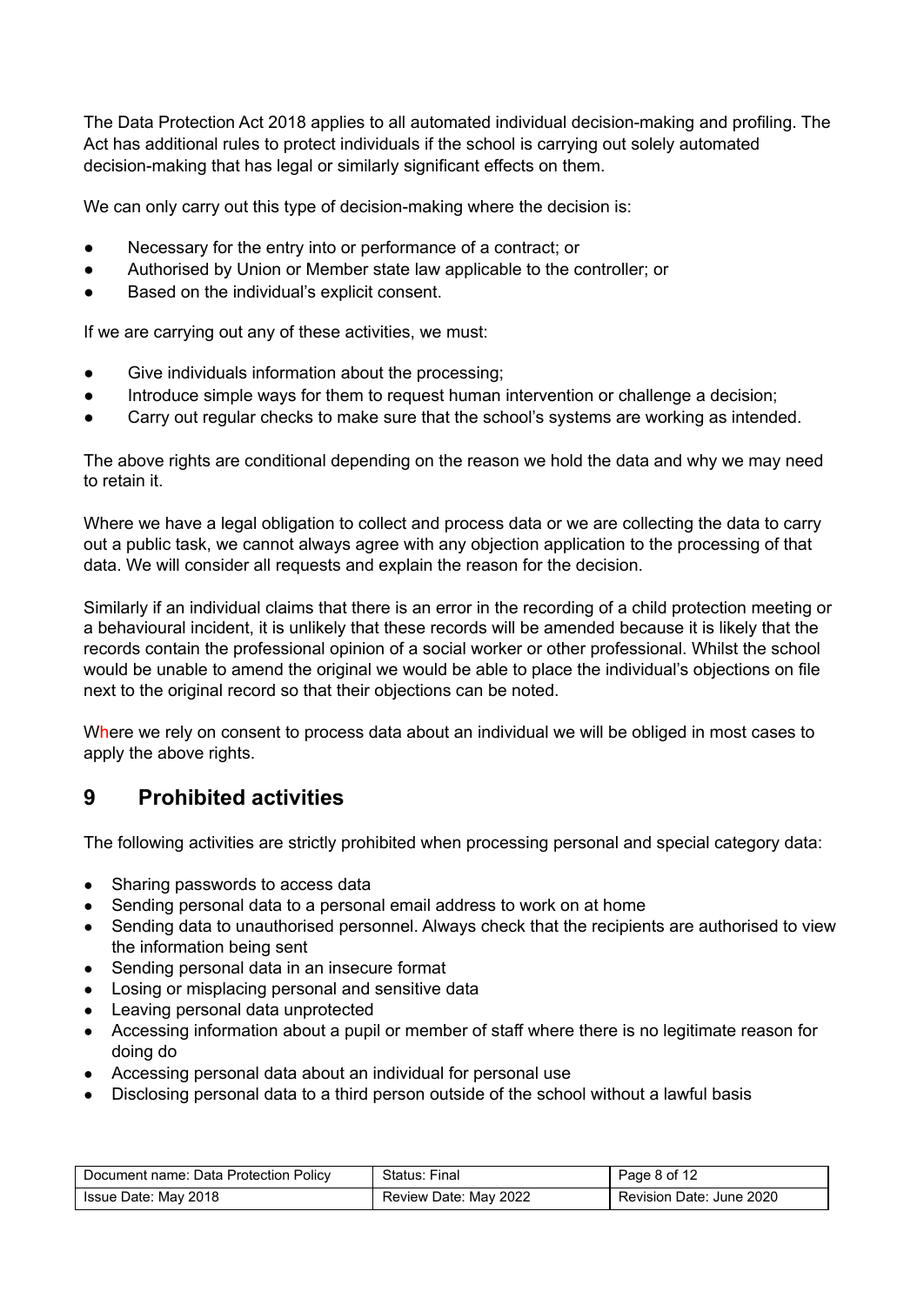#### **Implications of breaching this policy**

It is a condition of employment in the case of staff and contractors that they abide by the law and the policies of the school. Any breach of this policy could be considered to be a disciplinary offence and may lead to disciplinary action. A serious breach of the Data Protection Act may also result in the school and/or the individual being held liable in law.

# <span id="page-8-0"></span>**10 Privacy by Design**

Under the Data Protection Act 2018 the School has a general obligation to implement technical and organisational measures to show that we have considered and integrated data protection into our processing activities. In order to achieve this, staff is expected to complete Privacy Impact Assessments to help identify and minimise any data protection risks

# <span id="page-8-1"></span>**11 Privacy impact assessments (PIA)**

The school must do a PIA for certain listed types of processing, or any other processing that is likely to result in a high risk to individuals' interests:

- Use systematic and extensive profiling or automated decision-making to make significant decisions about people.
- Process special category data on a large scale.
- Use new technologies.
- Carry out profiling on a large scale, including evaluation or scoring of individuals.
- Process biometric or genetic data.
- Combine, compare or match data from multiple sources.
- Process personal data without providing a privacy notice directly to the individual.
- Process personal data in a way which involves tracking individuals' online or offline location or behaviour.
- Process children's personal data for profiling or automated decision-making or for marketing purposes, or offer online services directly to them.
- Process personal data which could result in a risk of physical harm in the event of a security breach.

We must consider completing a PIA when you identify:

- Automated decision-making with significant effects.
- Systematic monitoring.
- Processing of sensitive data or data of a highly personal nature.
- Processing on a large scale.
- Processing of data concerning vulnerable data subjects.
- Innovative technological or organisational solutions.
- Processing involving preventing data subjects from exercising a right or using a service or contract.

# <span id="page-8-2"></span>**12 International transfers**

| Document name: Data Protection Policy | Status: Final         | Page 9 of 12             |
|---------------------------------------|-----------------------|--------------------------|
| Issue Date: May 2018                  | Review Date: May 2022 | Revision Date: June 2020 |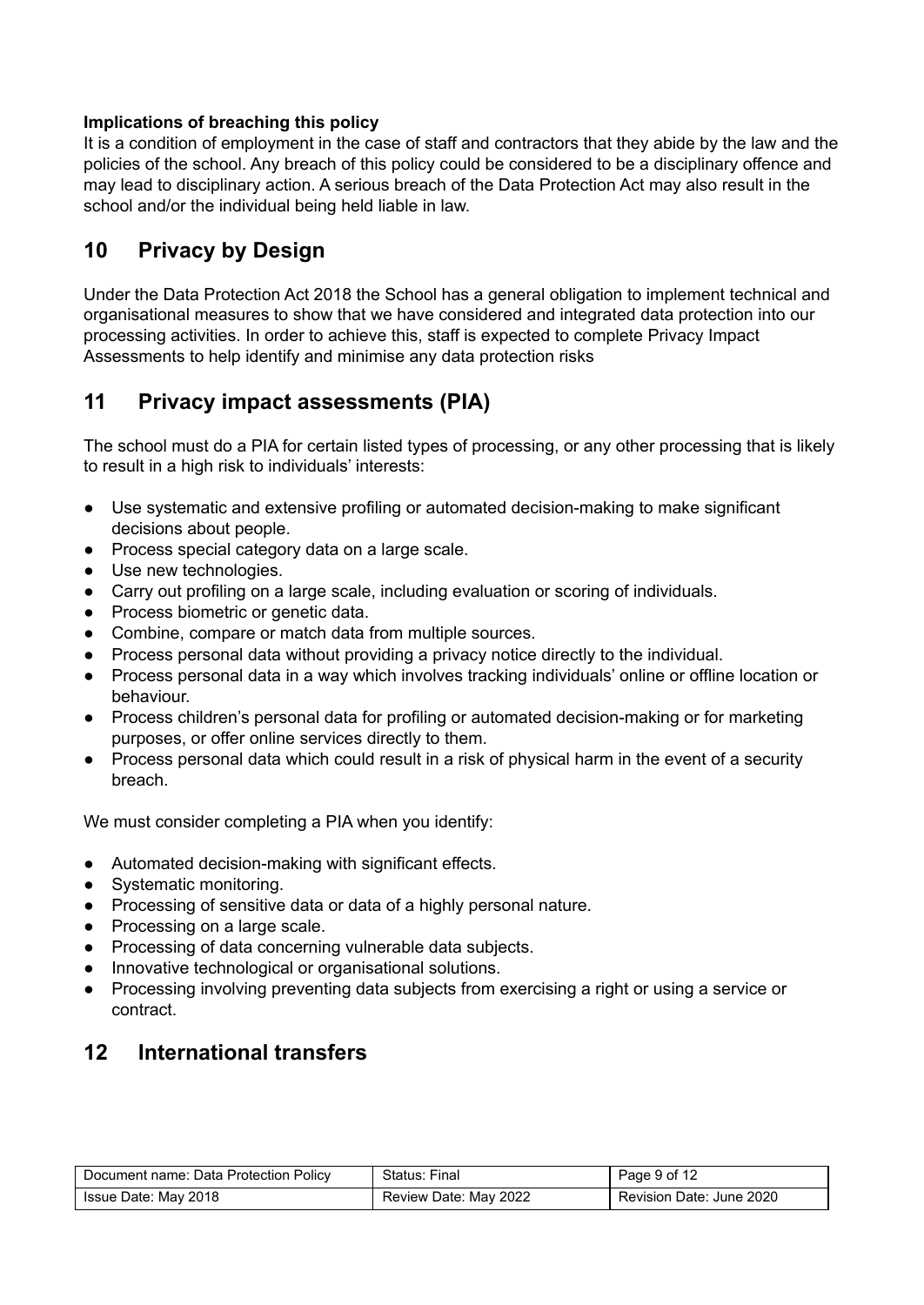The Data Protection Act 2018 imposes restrictions on the transfer of personal data outside the European Union, to third countries or international organisations. Personal data may only be transferred outside of the EU in compliance with the conditions for transfer set out in Chapter V of the GDPR.

We may transfer personal data where the organisation receiving the personal data has provided adequate safeguards. Individuals' rights must be enforceable and effective legal remedies for individuals must be available following the transfer.

Adequate safeguards may be provided for by a legally binding agreement between public authorities or bodies or the transfer is

- Necessary for important reasons of public interest;
- Necessary for the establishment, exercise or defence of legal claims;
- Necessary to protect the vital interests of the data subject or other persons, where the data subject is physically or legally incapable of giving consent; or
- Made from a register which under UK or EU law is intended to provide information to the public (and which is open to consultation by either the public in general or those able to show a legitimate interest in inspecting the register).

# <span id="page-9-0"></span>**13 Exemptions**

Exemptions to the Data Protection Act 2018 can apply in a small number of areas and only where the restriction respects the essence of the individual's fundamental rights and freedoms and it is a necessary and proportionate measure in a democratic society to safeguard:

- National security;
- Defence;
- Public security;
- The prevention, investigation, detection or prosecution of criminal offences;
- Other important public interests, in particular economic or financial interests, including budgetary and taxation matters, public health and security;
- Breaches of ethics in regulated professions;
- Monitoring, inspection or regulatory functions connected to the exercise of official authority regarding security, defence, other important public interests or crime/ethics prevention;
- The protection of the individual, or the rights and freedoms of others; or
- The enforcement of civil law matters

# <span id="page-9-1"></span>**14 Conclusion**

Compliance with the Data Protection Act 2018 is the responsibility of all members of staff and contractors. Any questions about this policy or any queries concerning data protection matters should be raised with the Head Teacher.

# <span id="page-9-2"></span>**15 Definitions**

| Document name: Data Protection Policy | Status: Final         | Page 10 of 12            |
|---------------------------------------|-----------------------|--------------------------|
| Issue Date: May 2018                  | Review Date: May 2022 | Revision Date: June 2020 |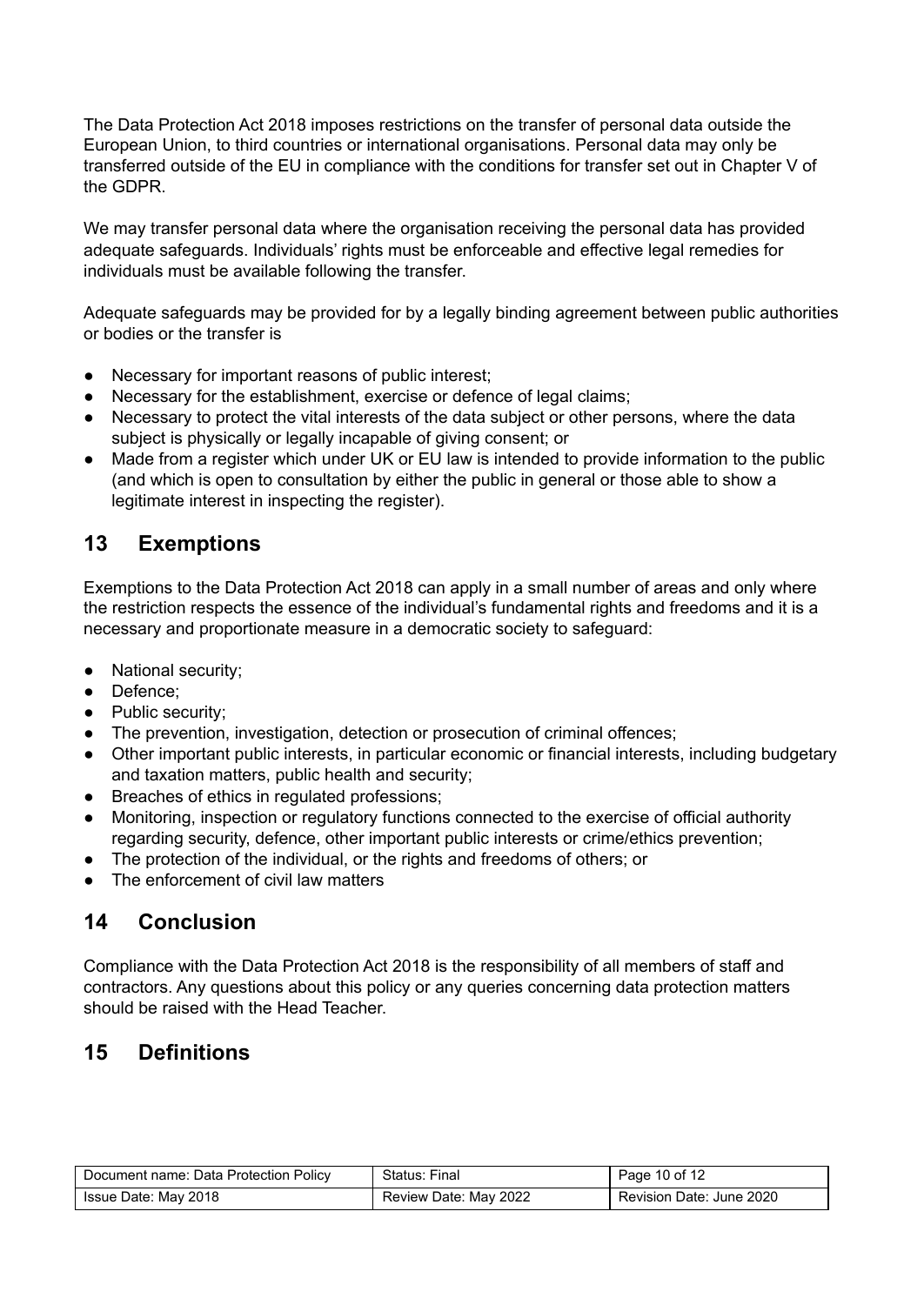| <b>Subject Access</b><br><b>Request or SAR</b>             | A request for access to data by a living person under the Act is known as a<br>Subject Access Request or SAR. All records that contain the personal data<br>of the subject will be made available, subject to certain exemptions.                                                                                                                  |  |  |
|------------------------------------------------------------|----------------------------------------------------------------------------------------------------------------------------------------------------------------------------------------------------------------------------------------------------------------------------------------------------------------------------------------------------|--|--|
| Freedom of<br><b>Information</b><br><b>Request or FOI.</b> | A request for access to data held is dealt with under the Freedom of<br>Information Act 2000 and is known as a Freedom of Information Request or<br>FOI. Requests for the data of deceased people may be processed under<br>this legislation.                                                                                                      |  |  |
|                                                            | Personal data means data which relate to a living individual who can be<br>identified directly or indirectly from the data, particularly be reference to an<br>identifier.                                                                                                                                                                         |  |  |
| <b>Personal Data</b>                                       | Personal data can be factual (such as a name, address or date of birth) or it<br>can be an opinion (such as a performance appraisal).                                                                                                                                                                                                              |  |  |
|                                                            | Examples of personal data are the name and address of an individual;<br>email and phone number; a Unique Pupil reference number or an NHS<br>number                                                                                                                                                                                                |  |  |
| <b>Special Category</b><br><b>Data</b>                     | Certain personal data, special category data, is given special protections<br>under the Act because misuse could create more significant risks to a<br>person's fundamental rights and freedoms. For example, by putting them at<br>risk of unlawful discrimination.                                                                               |  |  |
|                                                            | Information relating to criminal activities or convictions is not special<br>category data but must be treated with similar safeguards in place.                                                                                                                                                                                                   |  |  |
|                                                            | Special category data includes:                                                                                                                                                                                                                                                                                                                    |  |  |
|                                                            | race or ethnic origin of the data subject<br>their political opinions<br>their religious beliefs or other beliefs of a similar nature<br>$\bullet$<br>whether they are a member of a trade union<br>their physical or mental health or condition<br>their sexual life<br>sexual orientation<br>Biometrics (where used for ID purposes)<br>Genetics |  |  |
| <b>Confidential Data</b>                                   | Data given in confidence or data which is confidential in nature and that is<br>not in the public domain.                                                                                                                                                                                                                                          |  |  |
|                                                            | Some confidential data will also be personal data and/or special category<br>data and therefore come within the terms of this policy. Staff working in<br>social care and in management roles will handle confidential data regularly<br>and must be careful not to disclose this information incorrectly.                                         |  |  |
| <b>Data Controller</b>                                     | The organisation which determines the purposes and the manner in which,<br>any personal data is processed is known as the data controller. The School<br>is the data controller of all personal data used and held by the school.                                                                                                                  |  |  |

| Document name: Data Protection Policy | Status: Final         | Page 11 of 12            |
|---------------------------------------|-----------------------|--------------------------|
| Issue Date: May 2018                  | Review Date: May 2022 | Revision Date: June 2020 |